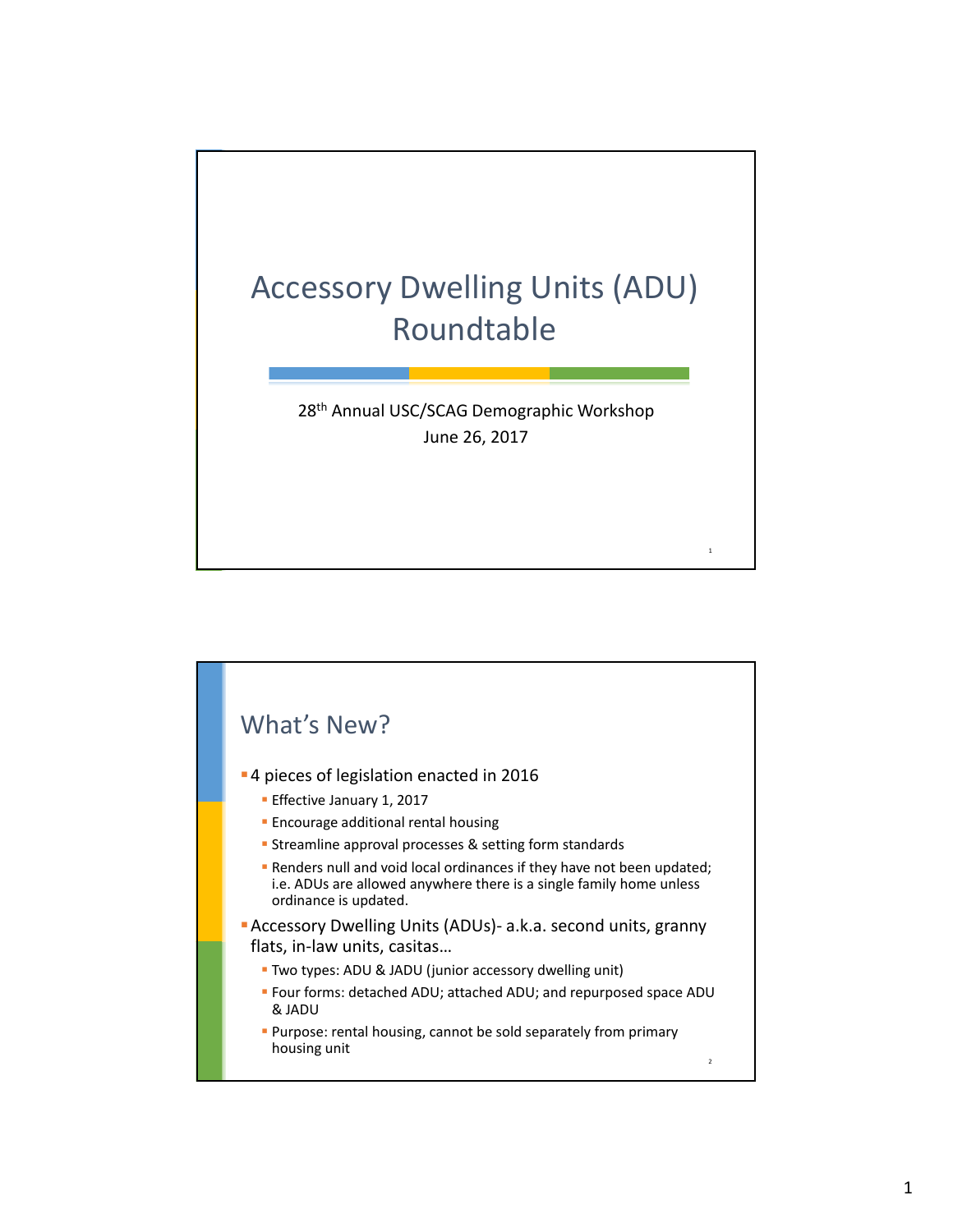| Table 1<br><b>REQUIREMENTS</b>                | <b>ADU-Detached</b><br>(ADU-D)                                                                   | <b>ADU-Attached</b><br>(ADU-A)                                                                   | <b>ADU-Attached:</b><br>repurposing of existing<br>space (ADU-R) | <b>JADU-Attached:</b><br>repurposing of<br>existing space (JADU)  |
|-----------------------------------------------|--------------------------------------------------------------------------------------------------|--------------------------------------------------------------------------------------------------|------------------------------------------------------------------|-------------------------------------------------------------------|
| <b>Activity Type</b>                          | New construction                                                                                 | New construction;<br>addition to existing<br>structure                                           | <b>Conversion; conversion</b><br>of existing space               | Conversion:<br>conversion of existing<br>space                    |
| Lot/existing<br>structure                     | Single family<br>residence on SF or<br>MF lot                                                    | Single family<br>residence on SF or MF<br>Int                                                    | Single family residence<br>on SF or MF lot                       | Must be within<br>existing SF residence<br>on SF zoned lot        |
| <b>Maximum ADU</b><br><b>Size</b>             | 1,200 square feet                                                                                | 50% of living area up<br>to 1,200 square feet                                                    | No size limits                                                   | 500 square foot<br>maximum                                        |
| Kitchen                                       | Required                                                                                         | Required                                                                                         | Required                                                         | Required: efficiency<br>kitchen                                   |
| <b>Bathroom</b>                               | <b>Required</b>                                                                                  | <b>Required</b>                                                                                  | <b>Required</b>                                                  | Not required; shared<br>bath with primary<br>residence is allowed |
| <b>Separate Entrance</b>                      | Jurisdiction may<br>require                                                                      | Jurisdiction may<br>require                                                                      | Required                                                         | Required                                                          |
| <b>Parking</b>                                | Depends, parking<br>may be eliminated<br>and cannot be<br>required under<br>specified conditions | Depends, parking may<br>be eliminated and<br>cannot be required<br>under specified<br>conditions | No, parking cannot be<br>required                                | No, parking cannot be<br>required                                 |
| <b>Prohibition on</b><br><b>ADU Sale</b>      | Yes                                                                                              | Yes                                                                                              | Yes                                                              | Yes                                                               |
| <b>Ministerial</b><br><b>Approval Process</b> | Yes                                                                                              | Yes                                                                                              | <b>Yes</b>                                                       | Yes<br>$\overline{3}$                                             |

| Single family-<br>detached unit   | U.S. Census Bureau Housing Unit Definitions<br>A one-unit structure with open space on all four sides. The unit often possesses<br>an attached garage.                                                                                                                                                                                                                                                                       |
|-----------------------------------|------------------------------------------------------------------------------------------------------------------------------------------------------------------------------------------------------------------------------------------------------------------------------------------------------------------------------------------------------------------------------------------------------------------------------|
| Single family-<br>attached unit   | A one-unit structure attached to another unit by a common wall, commonly<br>referred to as a townhouse, half-plex, or row house. Each must be separated<br>from the adjacent unit by a ground-to-roof wall in order to be classified as a<br>single-family structure. Also, these units must not share heating/air-conditioning<br>systems or utilities, such as water supply, power supply, or sewage disposal lines.       |
| Mobile/Manufac<br>tured home unit | A manufactured home is defined as a movable dwelling, 8 feet or more wide and<br>40 feet or more long, designed to be towed on its own chassis, with<br>transportation gear integral to the unit when it leaves the factory, and without<br>need of a permanent foundation. These homes are built in accordance with the<br>U.S. Department of Housing and Urban Development (HUD) building code.                            |
| <b>Multifamily units</b>          | Residential buildings containing units built one on top of another and those built<br>side-by-side which do not have a ground-to-roof wall and/or have common<br>facilities (i.e., attic, basement, heating plant, plumbing, etc.)<br>Multifamily structures are classified by the number of housing units in the<br>structure.<br>Data are tabulated for 2 units, 3 and 4 units combined, and 5 or more unit<br>structures. |
| Unconventional                    | Boat, RV, van, tent, etc.; if someone lives in the structure permanently and $\alpha$<br>doesn't have a permanent residence elsewhere.                                                                                                                                                                                                                                                                                       |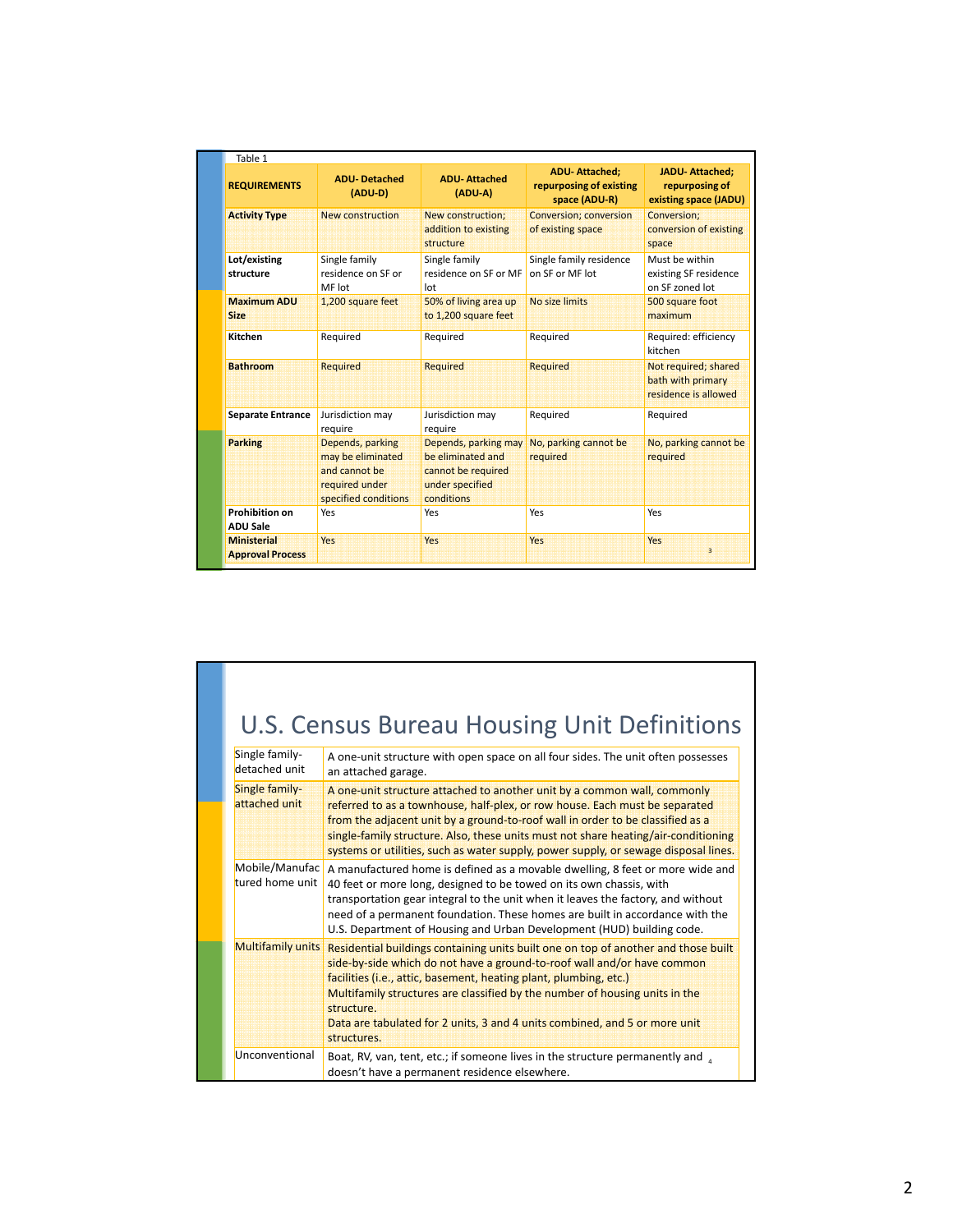## U.S. Census Bureau LUCA

- Local Update of Census Addresses program
- **Provides a voluntary opportunity for designated** representatives of tribal, state and local governments to review and comment on the addresses used to conduct the decennial census
- Strict confidentiality and security guidelines through Title 13
- ■Timeline
	- July 2017‐ Register to participate (deadline December 15, 2017)

- Fall/Winter 2017- Attend training workshops
- Feb-April 2018- Conduct LUCA review

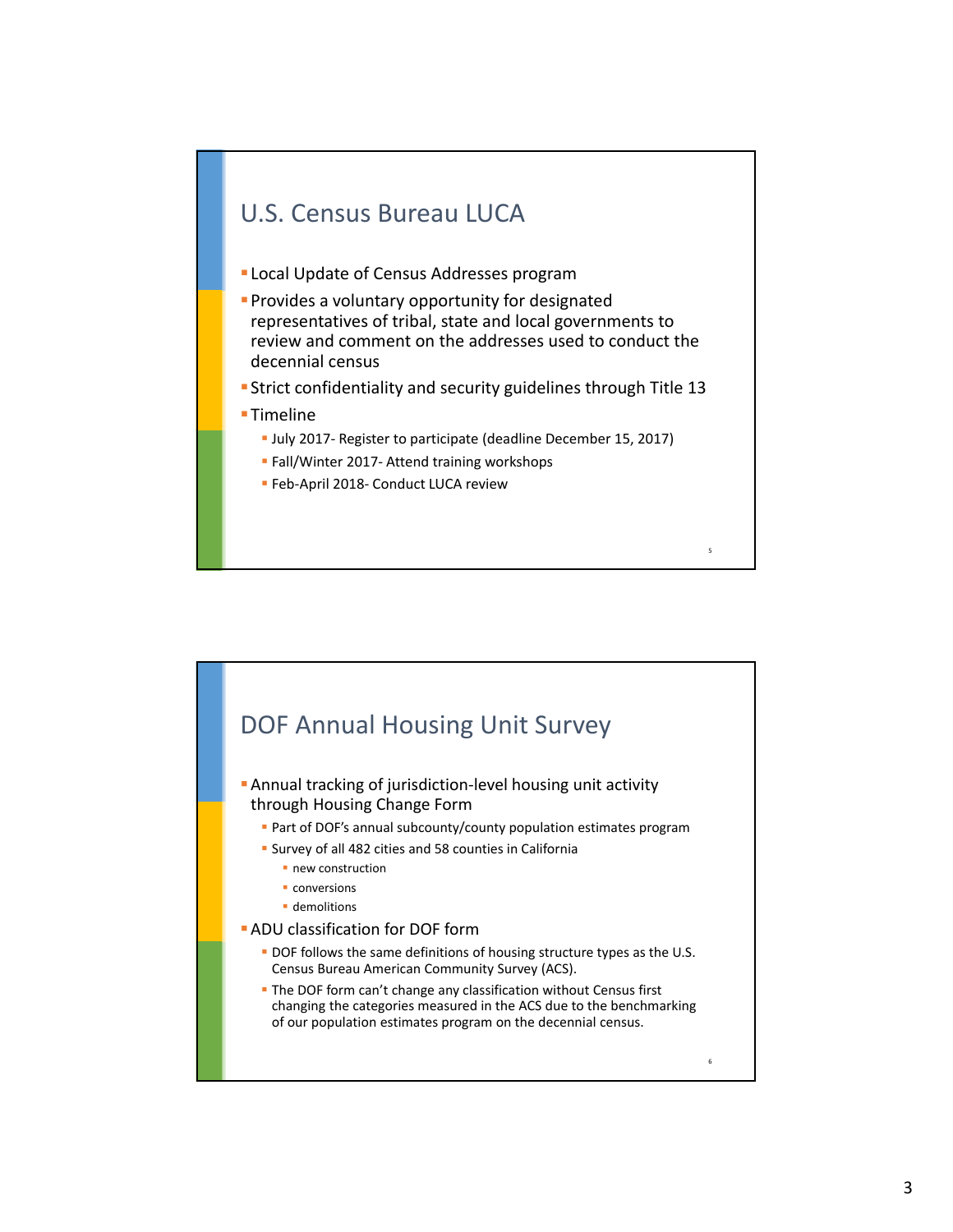| Single-detached<br>lunit                           | A one-unit structure with open space on all four sides. The unit often possesses an<br>attached garage.                                                                                                                                                                                                                                                                                                                                                                                                                                                                                             |
|----------------------------------------------------|-----------------------------------------------------------------------------------------------------------------------------------------------------------------------------------------------------------------------------------------------------------------------------------------------------------------------------------------------------------------------------------------------------------------------------------------------------------------------------------------------------------------------------------------------------------------------------------------------------|
| Single-attached<br>unit                            | A one-unit structure attached to another unit by a common wall, commonly referred<br>to as a townhouse, half-plex, or row house. The shared wall or walls extend from the<br>foundation to the roof with adjoining units to form a property line. Each unit has<br>individual heating and plumbing systems.                                                                                                                                                                                                                                                                                         |
| Mobile home unit                                   | A one-unit structure that was originally constructed to be towed on its own chassis.                                                                                                                                                                                                                                                                                                                                                                                                                                                                                                                |
| $2-$ , $3-$ , and $4$ -plex<br>units per structure | A structure containing two, three, or four units and not classified as single-unit<br>attached structure. The units in the structure share attic space and heating and<br>plumbing systems.                                                                                                                                                                                                                                                                                                                                                                                                         |
| 5 or more units<br>per structure                   | A structure containing five or more housing units. The units share attic space, and<br>heating and plumbing systems.                                                                                                                                                                                                                                                                                                                                                                                                                                                                                |
| <b>Affordable Units</b>                            | Any unit with a legally enforceable agreement for at least 30 years that restricts<br>occupancy and requires affordable housing costs (Health and Safety Code section<br>50052.5) or affordable rent (Health and Safety Code section 50053) be provided to<br>person(s) whose household income qualifies as extremely-low, very-low, low, or<br>moderate income. Legally enforceable agreements may include deed-restrictions<br>recorded by the local County Recorder or affordability restrictions enforceable by a<br>public agency (e.g. local inclusionary ordinances or density bonus units). |

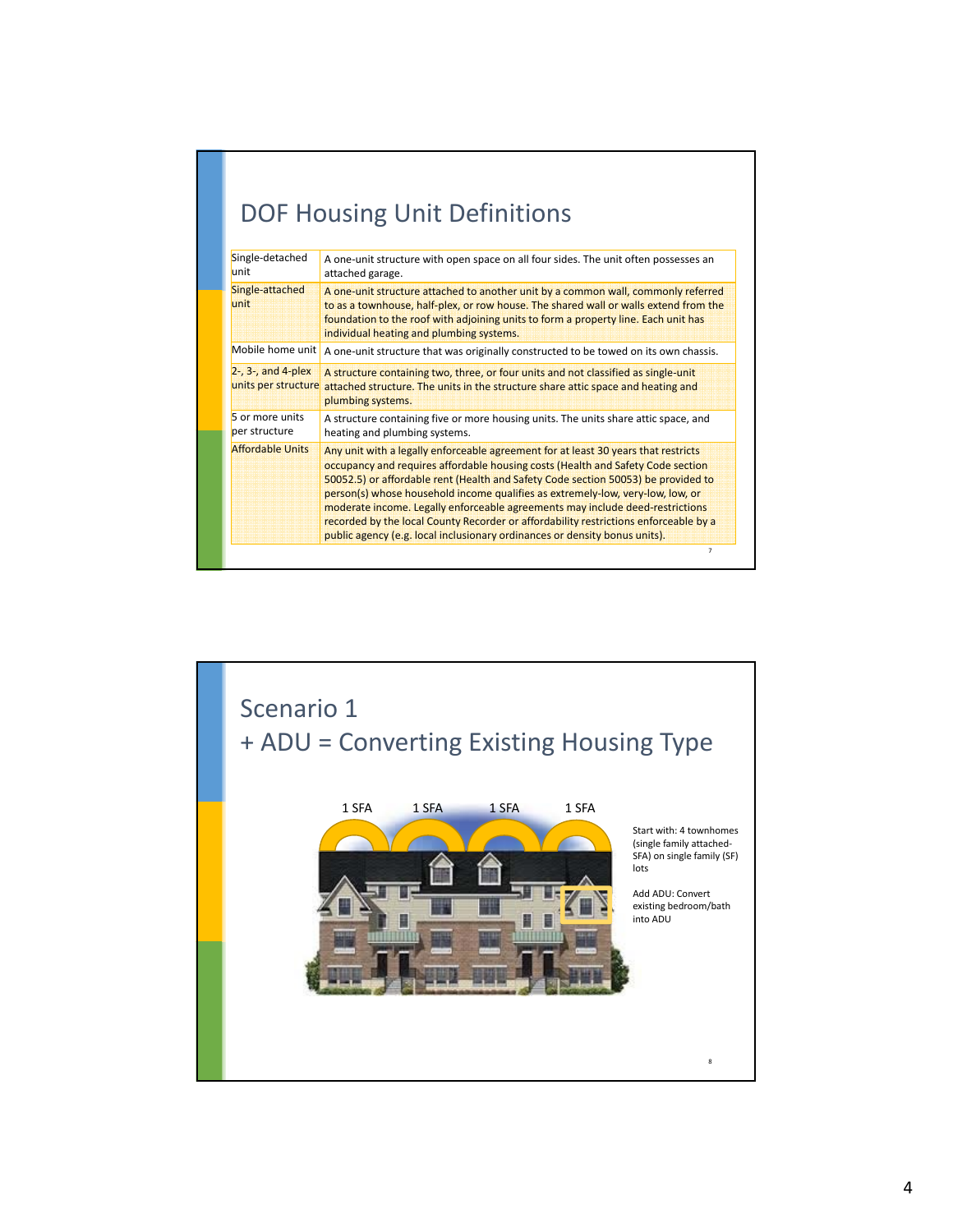

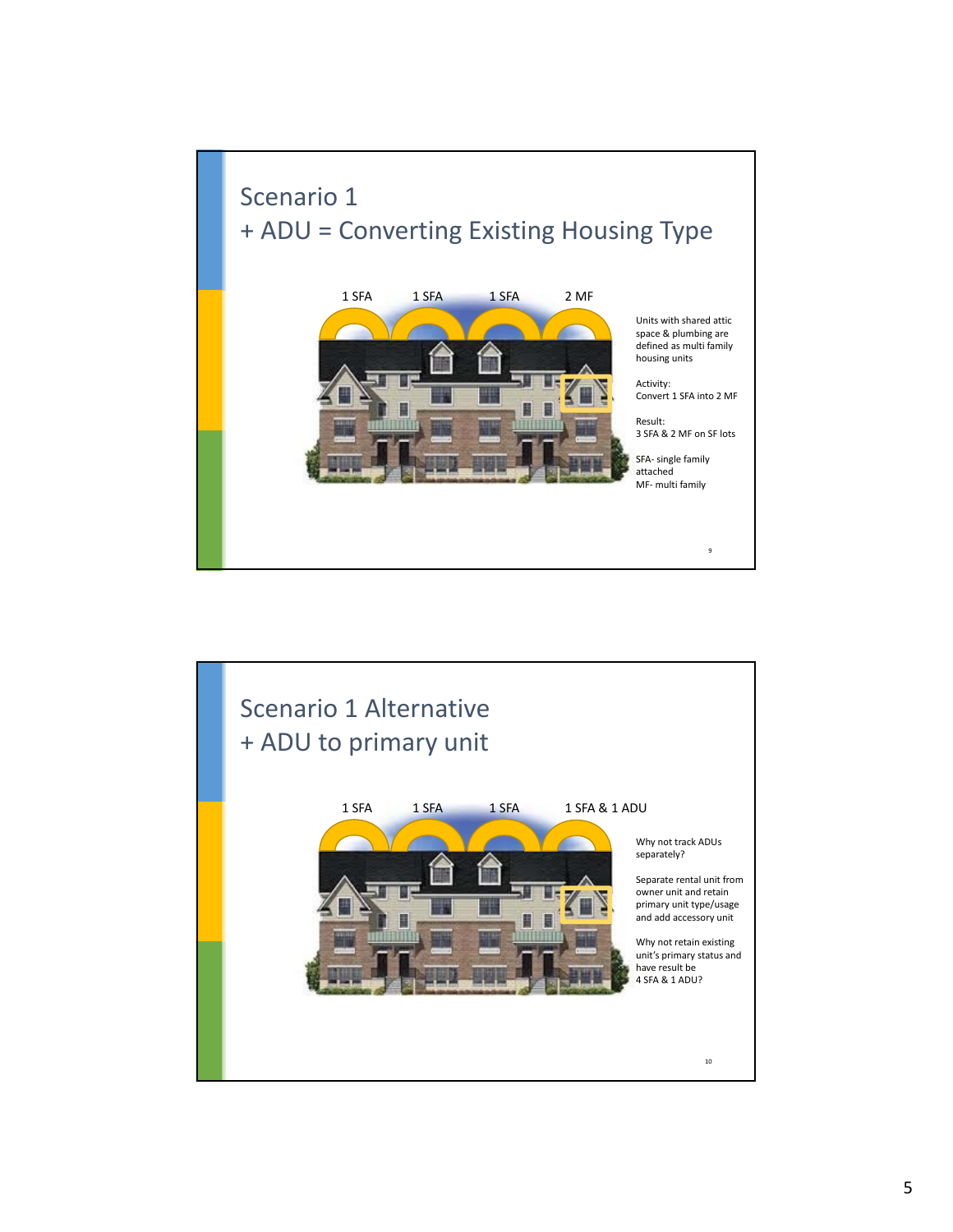## Scenario 2

## City X

- 2,000 housing units from American Community Survey (ACS)
	- All residential lots zoned single-family
		- No townhomes, apartments or multi-plex units in the city
	- 1,975 single family detached (SFD)
	- 25 attached accessory units = 25 single family attached (SFA)
- New ADU law and strict definitions would characterize these as multi-family structures & change housing stock to:

- **1,950 single family detached**
- 50 multi-family with 2-4 units in structure; creates legal, nonconforming units